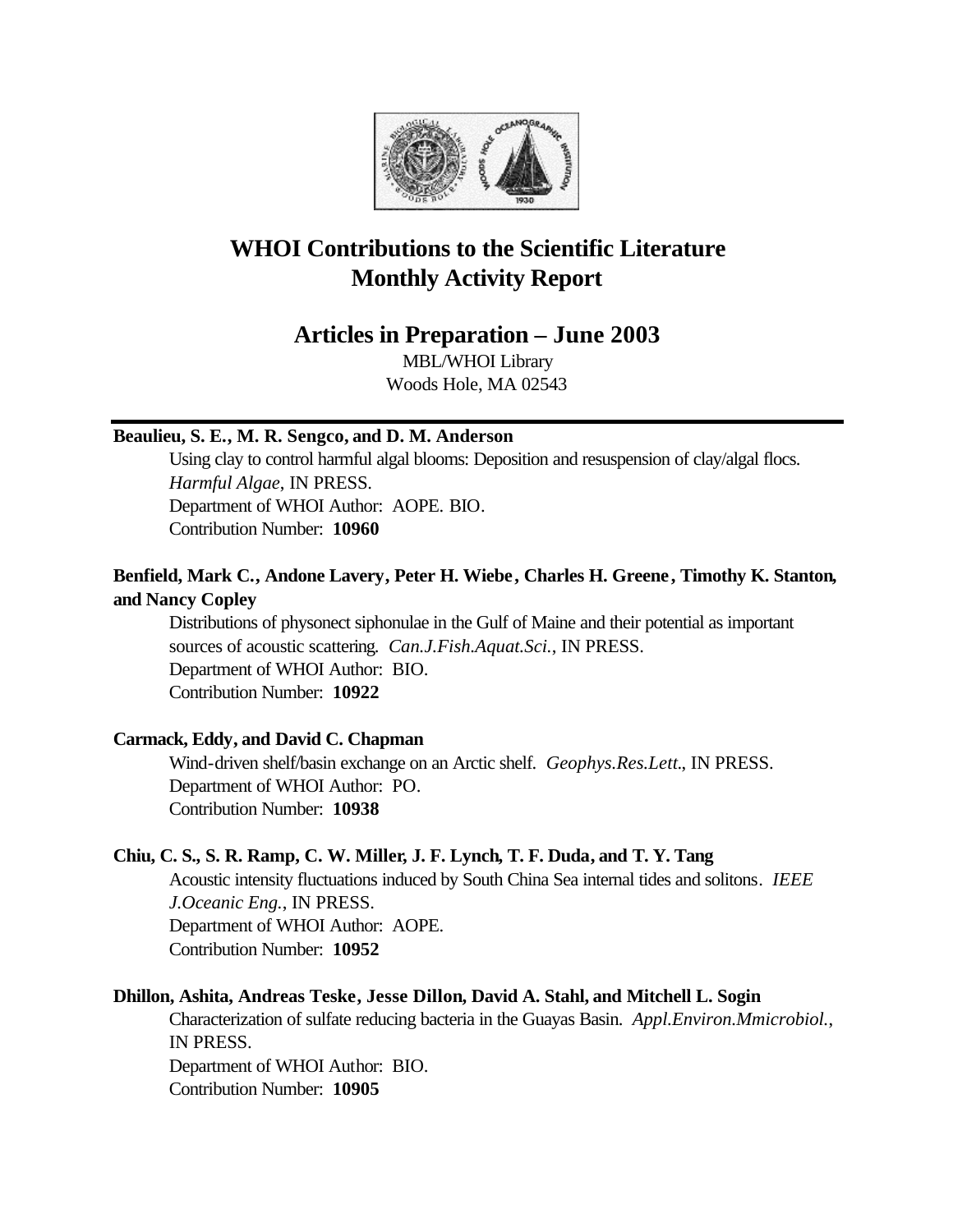#### **Draut, A. E., M. E. Raymo, J. F. McManus, and D. W. Oppo**

Climate stability during the Pliocene warm period. *Paleoceanography*, IN PRESS. Department of WHOI Author: GEOL. Contribution Number: **10955**

#### **Dyhrman, Sonya, and Brian Palenik**

Characterization of ectoenzyme activity and phosphate-regulated proteins in the coccolithophorid *Emiliania huxleyi. J.Plankton Res.*, IN PRESS. Department of WHOI Author: BIO. Contribution Number: **10939**

## **Edgcomb, Virginia P., Stephen J. Molyneaux, Mak A. Saito, Karen Lloyd, Simon Boer, Carl O. Wirsen, Michael S. Atkins, and Andreas Teske**

Sulfide ameliorates metal toxicity for deep-sea hydrothermal vent archaea. *Proc.Natl.Acad.Sci.U. S. A.*, IN PRESS. Department of WHOI Author: BIO. Contribution Number: **10928**

#### **Feddersen, Falk, R. T. Guza, and Steve Elgar**

Inverse modeling of one-dimensional setup and alongshore current in the nearshore. *J.Phys.Oceanogr.*, IN PRESS. Department of WHOI Author: AOPE. Contribution Number: **10956**

## **Fripp, Deborah, Caryn Owen, Ester Quintana-Rizzo, Ari Shapiro, Kara Buckstaff, Randall Wells, and Peter Tyack**

Bottlenose dolphin (*Tursiops truncatus*) calves model their signature whistles on the whistles of community members they rarely hear. *Behav.Ecol.Sociobiol.*, IN PRESS. Department of WHOI Author: BIO. Contribution Number: **10924**

#### **Geels, C., S. C. Doney, R. Dargaville, J. Brandt, and J. H. Christensen**

Investigating the sources of synoptic variability in atmospheric  $CO<sub>2</sub>$  measurements over the Northern Hemisphere continents: A regional model study. *Tellus*, IN PRESS. Department of WHOI Author: MCG. Contribution Number: **10948**

#### **Green, Rebecca, and Heidi Sosik**

Seasonal variability in the contribution of seawater constituents to apparent optical properties in New England continental shelf surface waters. *J.Geophys.Res.*, IN PRESS. Department of WHOI Author: BIO. Contribution Number: **10915**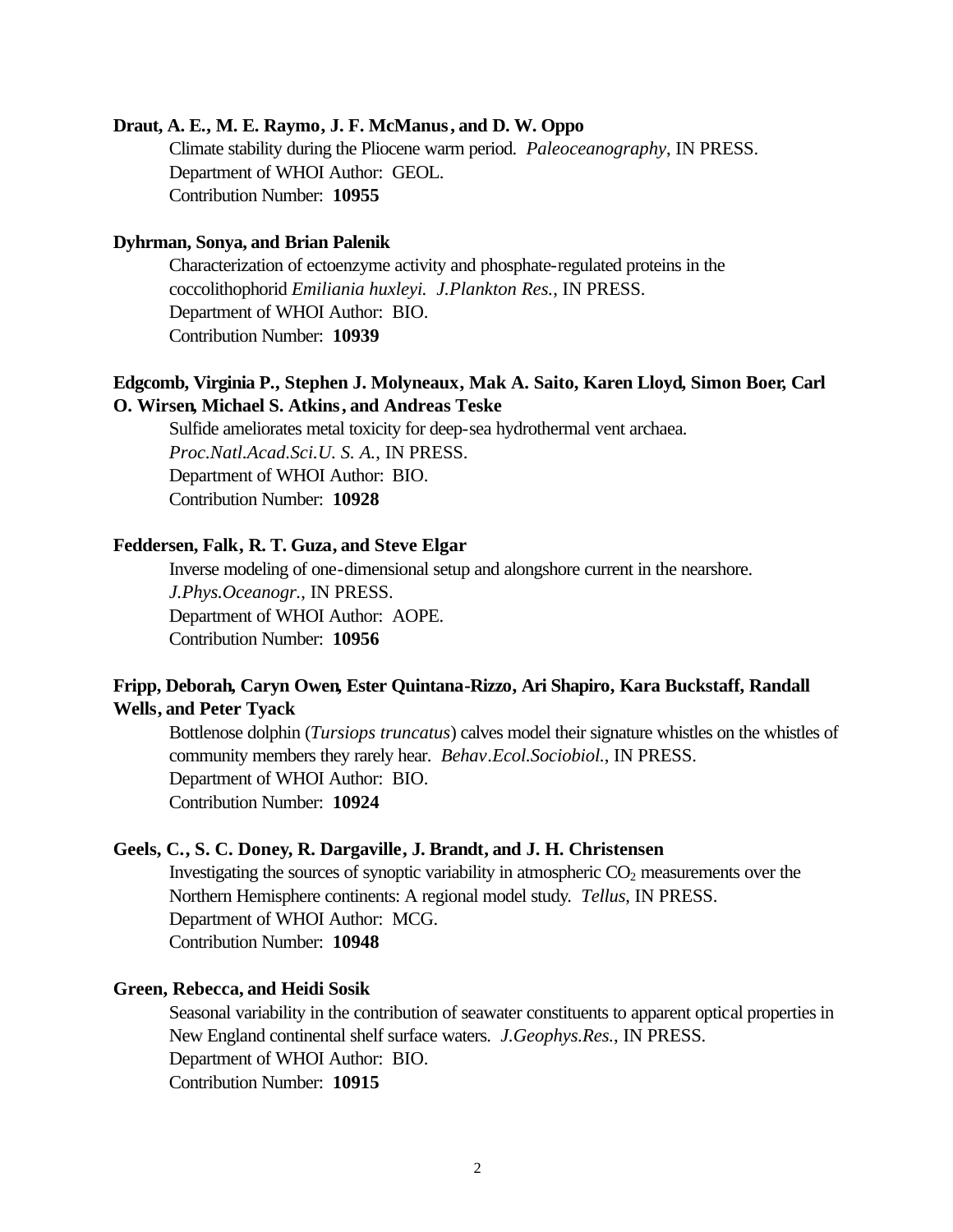#### **Hurther, D., E. Terray, and U. Lemmin**

Dynamics of shear layers induced by hairpin packets in shallow free surface flows: Implication for gas transfer in free-surface shear flows. In: *International Symposium on Shallow Flows, June 16-18, 2003, Delft University of Technology, Delft, The Netherlands*, IN PRESS. Department of WHOI Author: AOPE. Contribution Number: **10911**

#### **Ito, Garrett, Jian Lin, and David Graham**

Observational and theortetical studies of the dynamics of mantle plume-mid-ocean ridge interaction. *Rev.Geophys.*, IN PRESS. Department of WHOI Author: GEOL. Contribution Number: **10945**

#### **Joyce, Terrence M., Claude Frankignoul, Jiayan Yang, and Helen E. Phillips**

Ocean response and feedback to the SST dipole in the tropical Atlantic. *J.Phys.Oceaonogr.*, IN PRESS.

Department of WHOI Author: PO. Contribution Number: **10959**

# **Kormas, Konstantinos Ar., David C. Smith, Virginia Edgcomb, and Andreas Teske**

Molecular analysis of deep subsurface microbial communities in Nankai Trough sediments (ODP Leg 190, Site 1176A). *FEMS Microbiol.Ecol.*, IN PRESS. Department of WHOI Author: BIO. Contribution Number: **10914**

#### **Lavendarm Kara L., W. Brechner Owens, and Russ E. Davis**

The mid-depth circulation of the subpolar North Atlantic Ocean as measured by subsurface floats. *Deep-Sea Res.II*, IN PRESS. Department of WHOI Author: PO. Contribution Number: **10941**

#### **Lerczak, James A., and W. Rockwell Geyer**

Modeling the lateral circulation in straight, stratified estuaries. *Geophys.Res.Lett.*, IN PRESS. Department of WHOI Author: PO. Contribution Number: **10946**

#### **Lin, Jian, and Ross S. Stein**

Stress interaction in thrust and subduction earthquakes. *J.Geophys.Res.*, IN PRESS. Department of WHOI Author: GEOL. Contribution Number: **10944**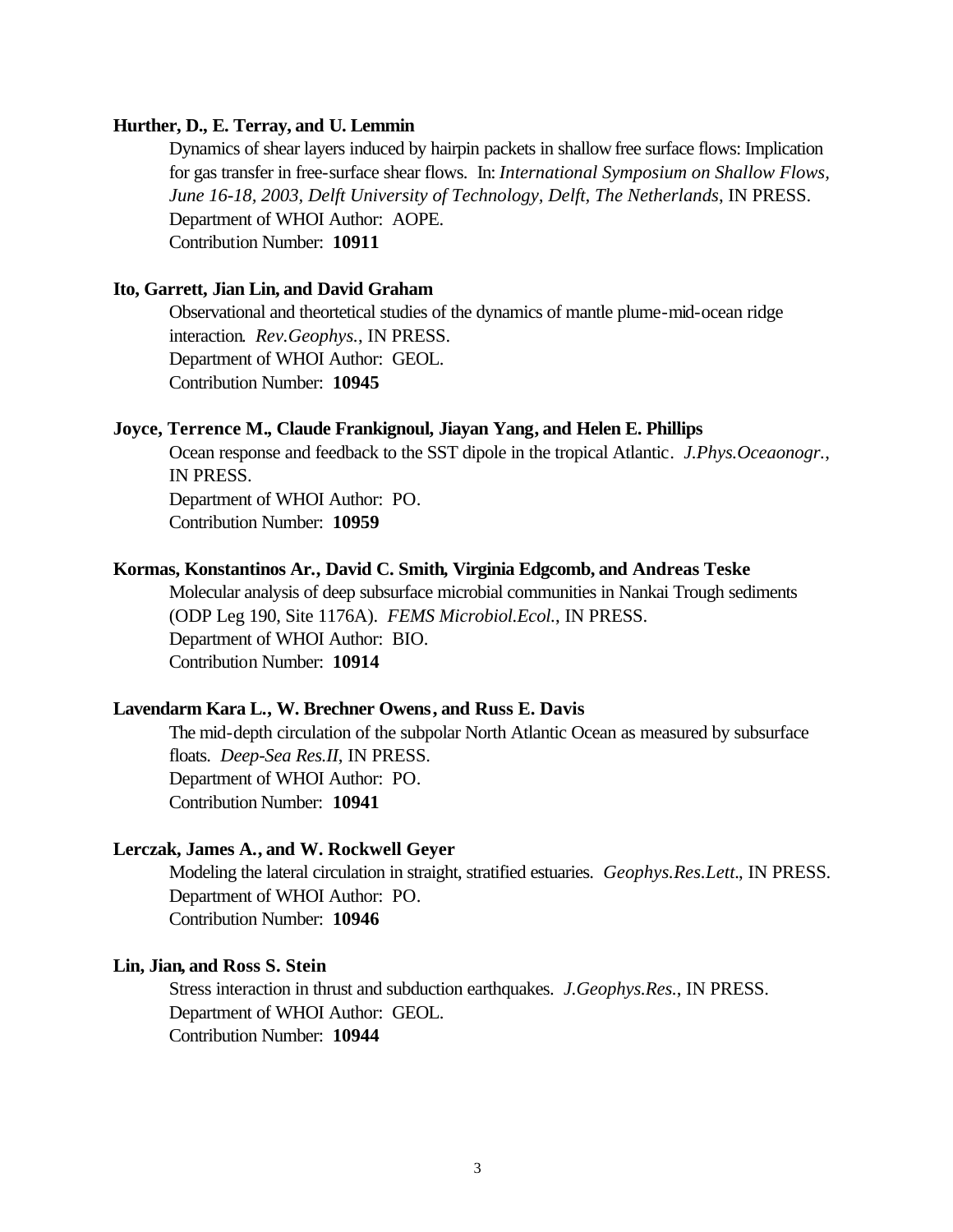**Mecking, Sabine , Mark J. Warner, Catherine E. Green, Susan L. Hautala, and Rolf Sonnerup** The influence of mixing on CFC uptake and CFC ages in the North Atlantic Thermocline. *J.Geophys.Res.*, IN PRESS. Department of WHOI Author: PO. Contribution Number: **10958**

## **Milkov, Alexei V., George E. Claypool, Young-Joo Lee, Wenyue Xu, Gerald R. Dickens, Walter S. Borowski, and The ODP 204 Scientific Party**

In situ methane concentrations at Hydrate Ridge offshore Oregon: New constraints on the global gas hydrate inventory from an active margin. *Geology*, IN PRESS. Department of WHOI Author: GEOL. Contribution Number: **10950**

## **Miller, Carolyn A., Joanna Y. Wilson, Michael J. Moore , Celine A. Godard, and John J. Stegeman**

Cytochrome P450 1A1 expression in cetacean integument: A measure of aromatic hydrocarbon induced effects. *Mar.Mamm.Sci.*, IN PRESS. Department of WHOI Author: BIO. Contribution Number: **10921**

## **Moore, Micahel J., Amy R. Knowlton, Scott D. Kraus, William A. McLellan, and Robert K. Bonde**

Morphometry, gross morphology and available histopathology in Northwest Atlantic right whale (*Eubalaena glacialis*) mortalities (1970 to 2002). *J.Cetacean Res.Manag.*, IN PRESS. Department of WHOI Author: BIO. Contribution Number: **10951**

## **Moore, Michael J., Belinda Rubinstein, and Stephanie Norman**

The most northerly record of Gervais' Beaked Whale, *Mesoplodon europaeus*, from the western Atlantic. *Mar.Mamm.Sci.*, IN PRESS. Department of WHOI Author: BIO. Contribution Number: **10917**

#### **Mullineaux, Lauren S., Charles H. Peterson, Fiorenza Micheli, and Susan W. Mills**

Successional mechanism varies along a gradient in hydrothermal fluid flux at deep-sea vents. *Ecol.Monogr.*, IN PRESS. Department of WHOI Author: BIO. Contribution Number: **10943**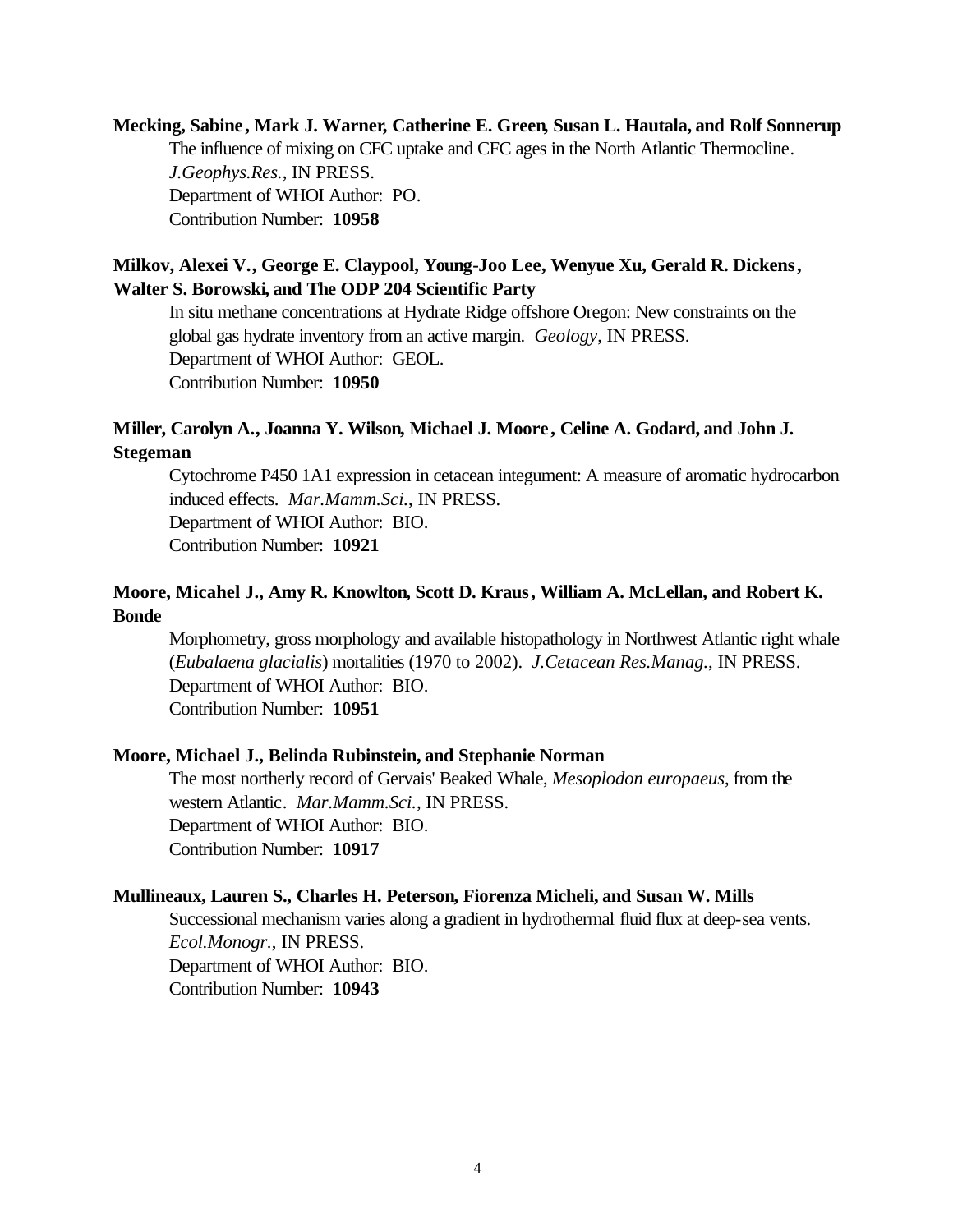## **Powell, Wade H., Hilary G. Morrison, E. Jennifer Weil, Sibel I. Karchner, Mitch L. Sogin, John J. Stegeman, and Mark E. Hahn**

Cloning and analysis of the CYP1A promoter from the Atlantic killifish (*Fundulus heteroclitus*). *Mar.Environ.Res.*, IN PRESS. Department of WHOI Author: BIO. Contribution Number: **10920**

#### **Scheltema, Amelie H., and Dmitry L. Ivanov**

Dacryomica plana gen. et sp. nov., a prochaetodermatid aplacophora from a Pacific seamount. *Veliger*, IN PRESS. Department of WHOI Author: BIO. Contribution Number: **10949**

#### **Spall, Michael A.**

Boundary currents and water mass transformation in marginal seas. *J.Phys.Oceanogr.*, IN PRESS.

Department of WHOI Author: PO.

Contribution Number: **10942**

#### **Sperry, B., J. Lynch, G. Gawarkiewicz, C. Chiu, and A. Newhall**

Characteristics of acoustic propagation to the eastern vertical line array receiver during the summer of 1996 New England Shelfbreak PRIMER experiment. *IEEE J.Oceanic Eng.*, IN PRESS.

Department of WHOI Author: AOPE. Contribution Number: **10947**

#### **Sutton, Tracey T., and Karsten Hartel**

*Eustomias jimcraddocki*, a new deep-sea dragonfishfish (Stomiiformes: Stomiidae) from the Western North Atlantic Ocean, with a review of the subgenus *Neostomias*. *Copeia*, IN PRESS.

Department of WHOI Author: BIO. Contribution Number: **10916**

#### **Teske, Andreas, and Douglas C. Nelson**

The genera *Beggiatoa* and *Thioploca*. In: *The Prokaryotes: An Evolving Electronic Resource For the Microbiological Community.* New York: Springer-Verlag, IN PRESS. Department of WHOI Author: BIO. Contribution Number: **10953**